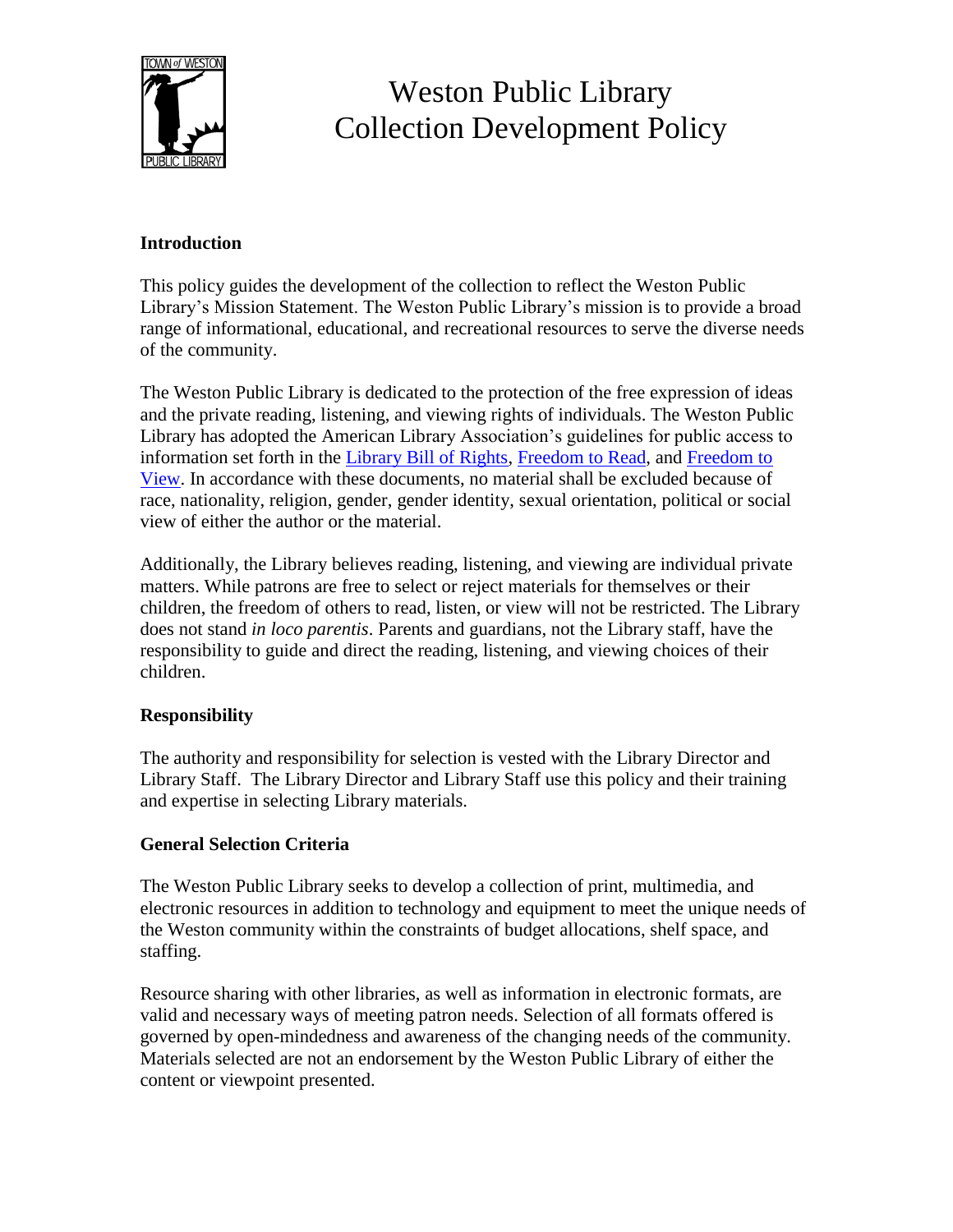Professional reviews provide a valued source for materials selection. Book lists and bibliographies by recognized authorities in specific areas are used, as are requests from Library patrons.

## *Print/Multimedia Resources*

The Weston Public Library actively collects fiction and non-fiction books, large print fiction and non-fiction books, DVDs, books on CD, periodicals, and newspapers. The Library strives to balance demand for current highly requested titles and the need to maintain and develop a collection of standard works of lasting value representing a variety of viewpoints. All materials, whether purchased or donated, are evaluated according to one or more of the following standards. An item need not meet all of these standards in order to be added to the collection. Please see the [Guidelines for Accepting](https://www.westonpubliclibrary.org/main/wp-content/uploads/Guidelines-for-accepting-donations-1.pdf)  [Donations](https://www.westonpubliclibrary.org/main/wp-content/uploads/Guidelines-for-accepting-donations-1.pdf) policy for additional information.

- a. Relevant to community needs and interests
- b. Attention of critics, reviewers and library users
- c. Popularity of titles and authors
- d. Reputation or significance of work by the author or artist
- e. Contribution to the diversity and scope of the collection
- f. Representation of diverse points of view
- g. Authority, accuracy, and timeliness
- h. Literary and artistic merit
- i. Relevance to the present collection or anticipated needs
- j. Value as permanent resource material
- k. Accessibility through collections in our cooperative databases (i.e. Bibliomation and iCONN)
- l. Suitable format for library use
- m. Local interest

## **Suggestions for Purchase**

The Library strongly encourages patrons and Staff to suggest items, topics or authors they would like to see included in the collection. All suggestions for purchase are subject to the same selection criteria as other materials and are not automatically added to the collection. Requests may be met through resource sharing with other libraries, electronic delivery, or other means.

The Library does not collect textbooks, academic, or technical materials unless they are considered useful to the general reader.

## *Electronic Resources*

Electronic resources are considered an extension of the Library's in-house collection. Electronic resources are more easily and frequently updated, have become a preferred format for answering reference inquires, provide access to resources not available in